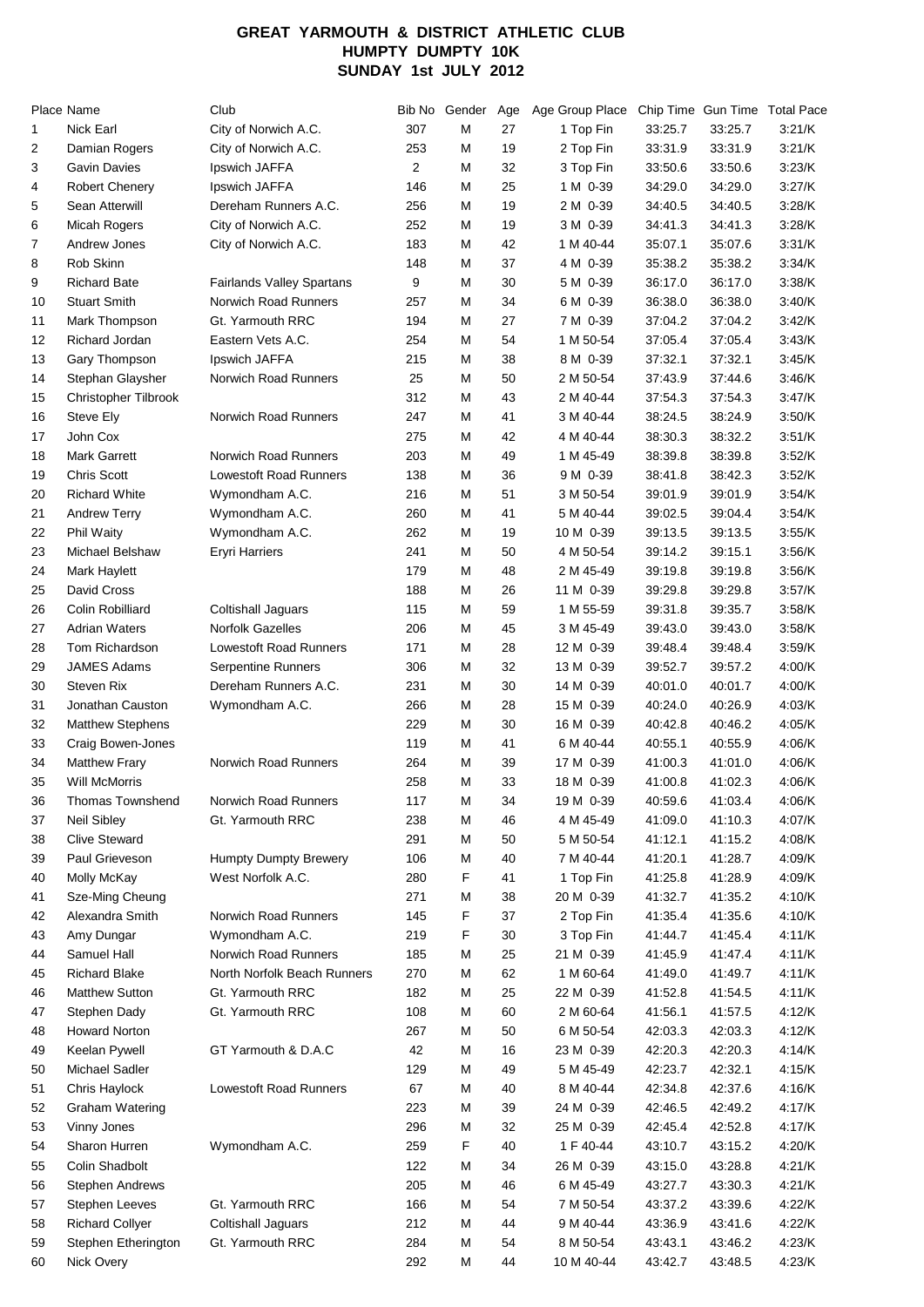| 61  | Alex Hall              |                               | 211            | М | 26 | 27 M 0-39  | 43:47.8 | 43:49.1 | 4:23/K |
|-----|------------------------|-------------------------------|----------------|---|----|------------|---------|---------|--------|
| 62  | <b>Richard Lawes</b>   |                               | 295            | М | 55 | 2 M 55-59  | 43:41.1 | 43:57.2 | 4:24/K |
| 63  | Sandra Roberts         | <b>Norfolk Gazelles</b>       | 29             | F | 48 | 1 F 45-49  | 44:01.0 | 44:03.3 | 4:24/K |
| 64  | <b>Robert Davies</b>   | Norwich Road Runners          | 4              | M | 31 | 28 M 0-39  | 43.59.8 | 44:06.6 | 4:25/K |
| 65  | <b>Matthew Buckoke</b> | Gt. Yarmouth RRC              | 45             | М | 37 | 29 M 0-39  | 44:04.6 | 44:07.4 | 4:25/K |
| 66  | Jim Hayes              | North Norfolk Beach Runners   | 112            | м | 66 | 1 M 65-69  | 44:08.1 | 44:10.1 | 4:25/K |
| 67  | Philip John Harvey     |                               | 43             | M | 41 | 11 M 40-44 | 44:02.5 | 44:10.7 | 4:25/K |
| 68  | <b>Mathew Frary</b>    | City of Norwich A.C.          | 314            | М | 43 | 12 M 40-44 | 44:17.8 | 44:21.4 | 4:26/K |
| 69  | Caroline Richardson    | Norwich Road Runners          | 121            | F | 34 | 1 F 0-34   | 44:20.3 | 44:24.1 | 4:26/K |
| 70  | David Kellaway         | Tri-Anglia                    | 309            | M | 51 | 9 M 50-54  | 44:25.9 | 44:28.3 | 4:27/K |
| 71  | Daniel Brocklehurst    | Norwich Road Runners          | 21             | М | 28 | 30 M 0-39  | 44:18.1 | 44:32.0 | 4:27/K |
| 72  | Simon English          |                               | 3              | M | 37 | 31 M 0-39  | 44:19.0 | 44:33.3 | 4:27/K |
| 73  | <b>Grant Randall</b>   | Coltishall Jaguars            | 136            | M | 46 | 7 M 45-49  | 44:29.1 | 44:36.2 | 4:28/K |
| 74  | Ben Dennington         | Coltishall Jaguars            | 233            | М | 28 | 32 M 0-39  | 44:36.1 | 44:40.1 | 4:28/K |
| 75  | Shaun Conway           |                               | 140            | М | 49 | 8 M 45-49  | 44:35.9 | 44:41.0 | 4:28/K |
| 76  | <b>Mark Saunders</b>   |                               | 227            | М | 44 | 13 M 40-44 | 44:36.5 | 44:46.5 | 4:29/K |
| 77  | Simon Darvell          |                               | 287            | М | 25 | 33 M 0-39  | 44.41.5 | 44:49.9 | 4:29/K |
| 78  | <b>Richard Dye</b>     | Bungay Black Dog A.C.         | 152            | М | 50 | 10 M 50-54 | 44:44.6 | 44:50.7 | 4:29/K |
| 79  | <b>Claire Davey</b>    |                               | 198            | F | 31 | 2 F 0-34   | 44:54.0 | 44:58.9 | 4:30/K |
| 80  | Paul Jarvey            |                               | 34             | М | 41 | 14 M 40-44 | 44:59.2 | 45:02.0 | 4:30/K |
| 81  | Simon Bransby          |                               | 172            | М | 45 | 9 M 45-49  | 45:06.7 | 45:06.9 | 4:31/K |
| 82  | <b>Tom Collier</b>     | <b>Lowestoft Road Runners</b> | 250            | М | 32 | 34 M 0-39  | 45.11.4 | 45:13.8 | 4:31/K |
| 83  | Nick Gurney            |                               | 46             | М | 20 | 35 M 0-39  | 45:16.1 | 45:23.6 | 4:32/K |
| 84  | <b>Bill Kingaby</b>    | Waveney Valley A.C.           | 225            | М | 60 | 3 M 60-64  | 45:25.7 | 45:34.1 | 4:33/K |
| 85  | <b>Stephen Panting</b> | Norwich Road Runners          | 222            | М | 45 | 10 M 45-49 | 45:30.0 | 45:37.1 | 4:34/K |
| 86  | Sally Cushing          | Norwich Road Runners          | 118            | F | 47 | 2 F 45-49  | 45:35.9 | 45:40.1 | 4:34/K |
| 87  | <b>Terry Quigley</b>   | North Norfolk Beach Runners   | 272            | М | 64 | 4 M 60-64  | 45:37.1 | 45:41.2 | 4:34/K |
| 88  | William Wilson         |                               | 289            | М | 37 | 36 M 0-39  | 45:25.2 | 45:44.8 | 4:34/K |
| 89  | John Bone              | Gt. Yarmouth RRC              | 186            | M | 65 | 2 M 65-69  | 45:48.7 | 45:52.7 | 4:35/K |
| 90  | Dylan Thomas           |                               | $\overline{7}$ | М | 34 | 37 M 0-39  | 45:32.7 | 45:53.2 | 4:35/K |
| 91  | Neil Walpole           |                               | 218            | М | 42 | 15 M 40-44 | 45:43.6 | 45:58.3 | 4:36/K |
| 92  | <b>Steven Mills</b>    |                               | 22             | М | 31 | 38 M 0-39  | 45.55.6 | 46:02.1 | 4:36/K |
| 93  | Ian Timms              |                               | 303            | М | 36 | 39 M 0-39  | 45:50.9 | 46:02.3 | 4:36/K |
| 94  | Terence O'Sullivan     | Framlingham Flyers            | 144            | М | 57 | 3 M 55-59  | 45:58.2 | 46:08.8 | 4:37/K |
| 95  | Sharon Bardwell        | Norwich Road Runners          | 193            | F | 42 | 2 F 40-44  | 46:05.4 | 46:15.7 | 4:38/K |
| 96  | <b>Ruth MacKenzie</b>  |                               | 187            | F | 24 | 3 F 0-34   | 46:13.6 | 46:22.9 | 4:38/K |
| 97  | Michael Johnson        | Norwich Road Runners          | 39             | M | 43 | 16 M 40-44 | 46:18.3 | 46:27.5 | 4:39/K |
| 98  | Allan McDuff           |                               | 13             | М | 40 | 17 M 40-44 | 46:30.3 | 46:35.1 | 4:40/K |
| 99  | <b>Carl Bettis</b>     |                               | 69             | М | 40 | 18 M 40-44 | 46:29.7 | 46:37.9 | 4:40/K |
| 100 | Roderick Main          |                               | 47             | М | 46 | 11 M 45-49 | 46:30.7 | 46:39.7 | 4:40/K |
| 101 | John Figiel            |                               | 286            | М | 46 | 12 M 45-49 | 46:31.1 | 46:44.1 | 4:40/K |
| 102 | Andrew Hammond         |                               | 294            | М | 56 | 4 M 55-59  | 46:34.9 | 46:44.1 | 4:40/K |
| 103 | Keith Wagg             | Fenland A.C.                  | 15             | М | 47 | 13 M 45-49 | 46:39.3 | 46:47.5 | 4:41/K |
| 104 | Michael Fulton         |                               | 114            | М | 47 | 14 M 45-49 | 46.42.6 | 46:48.1 | 4:41/K |
| 105 | Gemma Greenwood        | <b>Serpentine Runners</b>     | 276            | F | 36 | 1 F 35-39  | 46.45.3 | 46:49.9 | 4:41/K |
| 106 | <b>Trevor Adcock</b>   | <b>Norfolk Gazelles</b>       | 293            | М | 63 | 5 M 60-64  | 46.42.9 | 46:52.2 | 4:41/K |
| 107 | Joanne Cox             | Bungay Black Dog A.C.         | 265            | F | 40 | 3 F 40-44  | 46:42.3 | 46:52.9 | 4:41/K |
| 108 | <b>Bernard Brett</b>   | <b>Humpty Dumpty Brewery</b>  | 123            | М | 45 | 15 M 45-49 | 46.53.6 | 47:01.4 | 4:42/K |
| 109 | Keith Hood             | Wymondham A.C.                | 160            | М | 53 | 11 M 50-54 | 46:58.2 | 47:04.2 | 4:42/K |
| 110 | Paul Greensides        |                               | 285            | М | 41 | 19 M 40-44 | 47:00.5 | 47:14.0 | 4:43/K |
| 111 | Chris Vernon           |                               | 139            | М | 23 | 40 M 0-39  | 47:08.9 | 47:14.7 | 4:43/K |
| 112 | <b>Cameron Brett</b>   | <b>Humpty Dumpty Brewery</b>  | 125            | М | 15 | 41 M 0-39  | 47:13.7 | 47:21.0 | 4:44/K |
| 113 | David Knight           |                               | 97             | М | 34 | 42 M 0-39  | 47:26.1 | 47:26.8 | 4:45/K |
| 114 | Joanne Jesney          | Wymondham A.C.                | 224            | F | 40 | 4 F 40-44  | 47:24.6 | 47:29.8 | 4:45/K |
| 115 | <b>Anne Millett</b>    | Norwich Road Runners          | 26             | F | 56 | 1 F 55-59  | 47:37.8 | 47:40.6 | 4:46/K |
| 116 | Paul Timms             |                               | 299            | М | 35 | 43 M 0-39  | 47:40.4 | 47:52.4 | 4:47/K |
| 117 | <b>Stuart Canwell</b>  |                               | 32             | М | 36 | 44 M 0-39  | 47:35.8 | 47:55.7 | 4:48/K |
| 118 | Peter Tilbrook         |                               | 71             | М | 24 | 45 M 0-39  | 48:00.0 | 48:05.6 | 4:49/K |
| 119 | <b>Gavin Thouless</b>  | Norwich Road Runners          | 147            | М | 43 | 20 M 40-44 | 47:55.4 | 48:08.0 | 4:49/K |
| 120 | Anna Smith             | <b>Stowmarket Striders</b>    | 8              | F | 39 | 2 F 35-39  | 48:16.9 | 48:26.3 | 4:51/K |
| 121 | Darren Collison        |                               | 54             | М | 42 | 21 M 40-44 | 48:11.7 | 48:26.7 | 4:51/K |
| 122 | <b>Rick Page</b>       |                               | 301            | М | 50 | 12 M 50-54 | 48:21.5 | 48:31.4 | 4:51/K |
| 123 | Samantha Epps          | Wymondham A.C.                | 141            | F | 26 | 4 F 0-34   | 48:28.6 | 48:33.8 | 4:51/K |
| 124 | <b>Michelle Bull</b>   | Norwich Road Runners          | 31             | F | 42 | 5 F 40-44  | 48:33.3 | 48:37.1 | 4:52/K |
| 125 | Roger Mason            |                               | 50             | M | 59 | 5 M 55-59  | 48:30.9 | 48:37.8 | 4:52/K |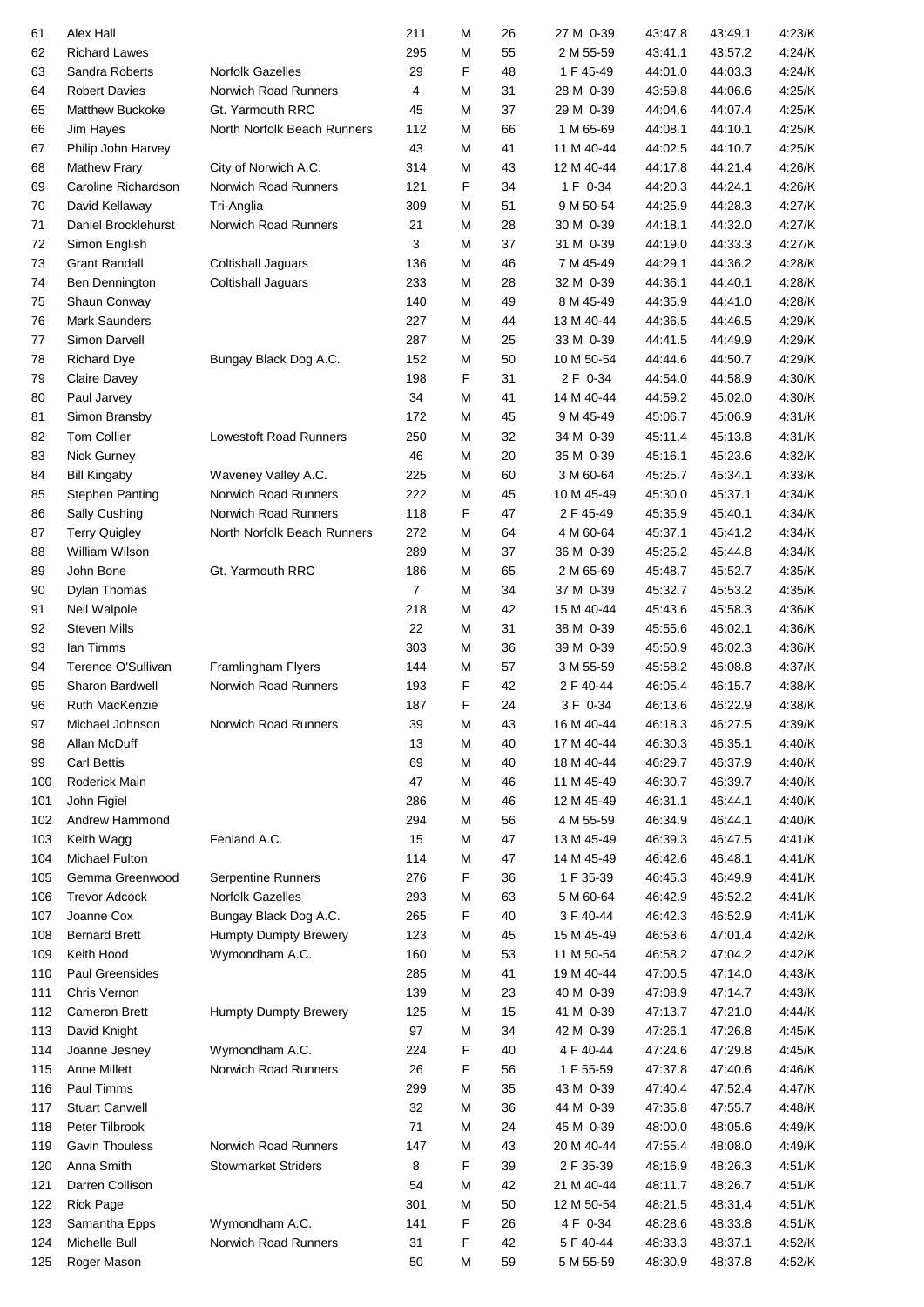| 126 | <b>Scott Sherman</b> | <b>Stowmarket Striders</b>    | 242 | М | 19 | 46 M 0-39  | 48:32.4 | 48:44.1 | 4:52/K |
|-----|----------------------|-------------------------------|-----|---|----|------------|---------|---------|--------|
| 127 | Michael Jewiss       | Dereham Runners A.C.          | 41  | М | 59 | 6 M 55-59  | 48:36.0 | 48:44.9 | 4:52/K |
| 128 | Thomas Lincoln-Kemp  | Norwich Road Runners          | 308 | М | 44 | 22 M 40-44 | 48:33.6 | 48:46.8 | 4:53/K |
| 129 | <b>Andrew White</b>  |                               | 281 | М | 44 | 23 M 40-44 | 48:39.7 | 48:50.0 | 4:53/K |
| 130 | Stephen Corbould     | Norfolk Gazelles              | 200 | М | 53 | 13 M 50-54 | 48.56.5 | 49:00.1 | 4:54/K |
| 131 | Martyn Taylor        |                               | 53  | М | 48 | 16 M 45-49 | 48:50.8 | 49:06.6 | 4:55/K |
| 132 | Alan Ward            |                               | 191 | М | 50 | 14 M 50-54 | 48:49.5 | 49:11.2 | 4:55/K |
| 133 | David Barclay        | <b>Norfolk Gazelles</b>       | 199 | М | 51 | 15 M 50-54 | 49.03.4 | 49:12.9 | 4:55/K |
| 134 | Nicola Baker         | Gt. Yarmouth RRC              | 246 | F | 44 | 6 F 40-44  | 49:08.7 | 49:15.4 | 4:56/K |
| 135 | Neil Thomas          | Bungay Black Dog A.C.         | 103 | М | 44 | 24 M 40-44 | 49:13.3 | 49:15.6 | 4:56/K |
| 136 | Michael Smith        | Wymondham A.C.                | 221 | М | 66 | 3 M 65-69  | 48:53.5 | 49:16.5 | 4:56/K |
| 137 | <b>Martin Hazell</b> |                               | 245 | М | 45 | 17 M 45-49 | 48:57.2 | 49:16.9 | 4:56/K |
| 138 | Colin Alford         |                               | 20  | М | 48 | 18 M 45-49 | 49:09.9 | 49:23.8 | 4:56/K |
| 139 | Simon Forth          |                               | 153 | М | 42 | 25 M 40-44 | 49:17.3 | 49:30.0 | 4:57/K |
| 140 | Colin Fish           |                               | 137 | М | 49 | 19 M 45-49 | 49:16.8 | 49:31.2 | 4:57/K |
| 141 | Toni George          | Gt. Yarmouth RRC              | 60  | F | 37 | 3 F 35-39  | 49.21.6 | 49:37.0 | 4:58/K |
| 142 | Mark Mountain        | Gt. Yarmouth RRC              | 104 | M | 39 | 47 M 0-39  | 49:37.7 | 49:40.1 | 4:58/K |
| 143 | <b>Tony Millett</b>  | <b>Norwich Road Runners</b>   | 305 | М | 59 | 7 M 55-59  | 49:32.2 | 49:41.3 | 4:58/K |
| 144 | Kieron Carvell       |                               | 311 | М | 54 | 16 M 50-54 | 49:37.5 | 49:44.8 | 4:58/K |
| 145 | <b>Carl Hicks</b>    | City of Norwich A.C.          | 59  | М | 42 | 26 M 40-44 | 49:40.5 | 49:51.0 | 4:59/K |
|     |                      |                               |     |   |    |            |         |         |        |
| 146 | Paul Bowen           |                               | 58  | М | 36 | 48 M 0-39  | 49.41.4 | 49:51.3 | 4:59/K |
| 147 | Gary Gannon          |                               | 55  | М | 43 | 27 M 40-44 | 49:38.4 | 49:53.1 | 4:59/K |
| 148 | Mike Smith           | Wymondham A.C.                | 107 | М | 70 | 1 M 70-99  | 49:53.3 | 49:59.0 | 5:00/K |
| 149 | Sarah Bradley        | Norwich Road Runners          | 177 | F | 49 | 3 F 45-49  | 49.58.6 | 50:01.4 | 5:00/K |
| 150 | Michael Lozano       |                               | 52  | М | 38 | 49 M 0-39  | 49:40.3 | 50:03.6 | 5:00/K |
| 151 | Lauren Buffini       | Norwich Road Runners          | 239 | F | 34 | 5 F 0-34   | 49.56.9 | 50:06.6 | 5:01/K |
| 152 | Andrea Osborne       | North Norfolk Beach Runners   | 91  | F | 58 | 2 F 55-59  | 49:53.3 | 50:10.5 | 5:01/K |
| 153 | Adrian Hunt          |                               | 213 | M | 58 | 8 M 55-59  | 50:11.9 | 50:13.5 | 5:01/K |
| 154 | Cassie Barker        | Wymondham A.C.                | 98  | F | 36 | 4 F 35-39  | 49.58.9 | 50:14.3 | 5:01/K |
| 155 | Glen Sharman         |                               | 48  | M | 50 | 17 M 50-54 | 49.50.0 | 50:15.4 | 5:02/K |
| 156 | Ivan Lees            | Gt. Yarmouth RRC              | 74  | M | 56 | 9 M 55-59  | 50:12.3 | 50:19.7 | 5:02/K |
| 157 | Matthew Reynolds     | <b>Lowestoft Road Runners</b> | 86  | М | 29 | 50 M 0-39  | 50:00.3 | 50:20.4 | 5:02/K |
| 158 | Veronica Manly       | Eastern Vets A.C.             | 14  | F | 64 | 1 F 60-64  | 50:17.3 | 50:23.9 | 5:02/K |
| 159 | Darren Powell        |                               | 93  | М | 45 | 20 M 45-49 | 50:11.6 | 50:26.2 | 5:03/K |
| 160 | Silke Hunter         |                               | 268 | F | 43 | 7 F 40-44  | 50:12.7 | 50:26.4 | 5:03/K |
| 161 | Chris Dye            |                               | 244 | М | 45 | 21 M 45-49 | 50:11.5 | 50:28.2 | 5:03/K |
| 162 | lan Hawkes           |                               | 77  | М | 52 | 18 M 50-54 | 50:19.8 | 50:30.2 | 5:03/K |
| 163 | <b>Nigel Ball</b>    |                               | 269 | М | 44 | 28 M 40-44 | 50:28.7 | 50:30.4 | 5:03/K |
| 164 | Mark Peach           | Gt. Yarmouth RRC              | 63  | М | 40 | 29 M 40-44 | 50:28.3 | 50:31.8 | 5:03/K |
| 165 | Lorrain Dawson       | Gt. Yarmouth RRC              | 11  | F | 52 | 1 F 50-54  | 50:29.4 | 50:32.0 | 5:03/K |
| 166 | Sean Jermy           | Gt. Yarmouth RRC              | 209 | М | 23 | 51 M 0-39  | 50:11.1 | 50:32.1 | 5:03/K |
| 167 | Angie Bear           | Wymondham A.C.                | 204 | F | 55 | 3 F 55-59  | 50:38.7 | 50:43.0 | 5:04/K |
| 168 | Peter Cunningham     |                               | 78  | М | 47 | 22 M 45-49 | 50:32.0 | 50:53.7 | 5:05/K |
| 169 | Andy Walter          | Norfolk Gazelles              | 192 | М | 44 | 30 M 40-44 | 50:46.9 | 50:58.4 | 5:06/K |
| 170 | Jennifer Graham      | Tri-Anglia                    | 248 | F | 28 | 6 F 0-34   | 50:53.6 | 51:06.3 | 5:07/K |
| 171 | Helen Richardson     | Wymondham A.C.                | 158 | F | 47 | 4 F 45-49  | 50:57.2 | 51:08.6 | 5:07/K |
| 172 | David Simpson        | Coltishall Jaguars            | 120 | M | 59 | 10 M 55-59 | 51:01.5 | 51:10.1 | 5:07/K |
| 173 | Tom Warnes           | <b>UK Netrunners</b>          | 169 | М | 33 | 52 M 0-39  | 50:49.3 | 51:13.8 | 5:07/K |
| 174 | Noel Spruce          | North Norfolk Beach Runners   | 235 | М | 67 | 4 M 65-69  | 50:54.9 | 51:17.6 | 5:08/K |
| 175 | Julie Dilrew         | Reepham Runners               | 23  | F | 52 | 2 F 50-54  | 51:04.8 | 51:21.7 | 5:08/K |
| 176 | Cathy Forth          | Norfolk Gazelles              | 154 | F | 42 | 8 F 40-44  | 51:27.1 | 51:39.0 | 5:10/K |
| 177 | <b>JACK Cronin</b>   |                               | 310 | М | 15 | 53 M 0-39  | 51:32.6 | 51:40.2 | 5:10/K |
| 178 | Victoria Swanston    |                               | 302 | F | 32 | 7 F 0-34   | 51:29.2 | 51:41.5 | 5:10/K |
| 179 | Pauline Richardson   | Gt. Yarmouth RRC              | 165 | F | 52 | 3 F 50-54  | 51:41.9 | 51:51.7 | 5:11/K |
| 180 | <b>Tracy Stevens</b> | Wymondham A.C.                | 162 | F | 43 | 9 F 40-44  | 51:54.2 | 51:59.4 | 5:12/K |
|     | John DiMarco         |                               | 132 | М | 24 | 54 M 0-39  | 51:35.5 | 52:00.5 | 5:12/K |
| 181 |                      |                               |     |   |    |            |         |         |        |
| 182 | <b>Phillip Neave</b> | Bungay Black Dog A.C.         | 96  | М | 63 | 6 M 60-64  | 51:47.3 | 52:02.5 | 5:12/K |
| 183 | Adrian Jay           | Coltishall Jaguars            | 298 | М | 42 | 31 M 40-44 | 51:55.2 | 52:02.9 | 5:12/K |
| 184 | Sarah Jay            | Coltishall Jaguars            | 297 | F | 46 | 5 F 45-49  | 51:59.1 | 52:06.7 | 5:13/K |
| 185 | John Tilbrook        |                               | 73  | М | 69 | 5 M 65-69  | 51:50.3 | 52:08.1 | 5:13/K |
| 186 | Alec Fraser          | North Norfolk Beach Runners   | 95  | М | 70 | 2 M 70-99  | 51:58.5 | 52:17.7 | 5:14/K |
| 187 | <b>Trevor Horrex</b> | Norwich Road Runners          | 255 | М | 52 | 19 M 50-54 | 52:03.0 | 52:19.8 | 5:14/K |
| 188 | Carly Jermy          | Norwich Road Runners          | 181 | F | 32 | 8 F 0-34   | 52:06.1 | 52:23.1 | 5:14/K |
| 189 | Anthony Brookes      |                               | 109 | М | 67 | 6 M 65-69  | 52:08.7 | 52:29.3 | 5:15/K |
| 190 | Steve Websdale       | Norwich Road Runners          | 170 | M | 49 | 23 M 45-49 | 52:15.5 | 52:31.9 | 5:15/K |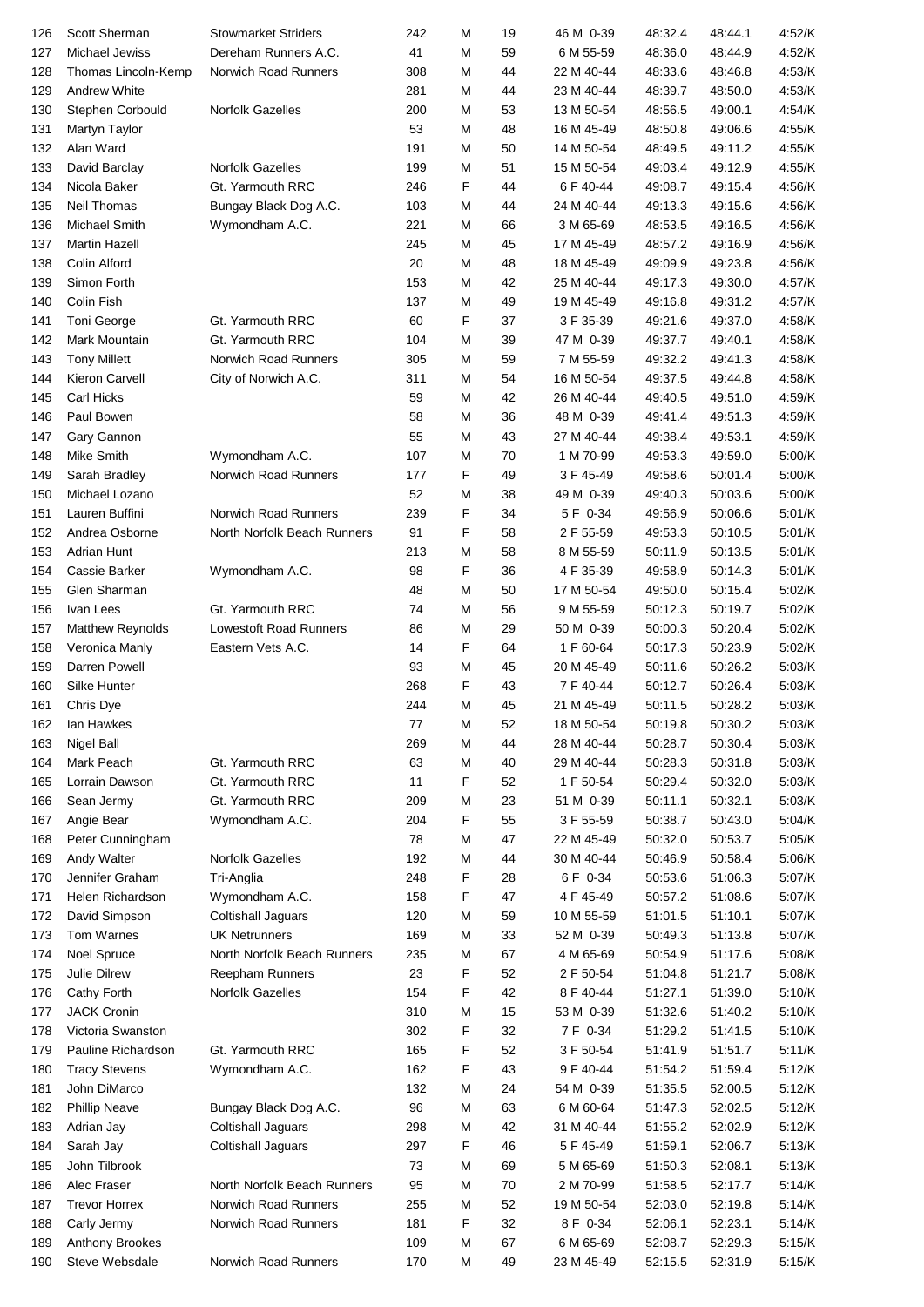| 191 | Kathryn Hammond        | Norwich Road Runners         | 36  | F | 37 | 5 F 35-39  | 52:15.3   | 52:32.0   | 5:15/K   |
|-----|------------------------|------------------------------|-----|---|----|------------|-----------|-----------|----------|
|     |                        |                              |     |   |    |            |           |           |          |
| 192 | Donald Tiffin          |                              | 40  | М | 65 | 7 M 65-69  | 52:20.2   | 52:32.4   | 5:15/K   |
| 193 | Paul Westgate          | Gt. Yarmouth RRC             | 150 | М | 54 | 20 M 50-54 | 52:20.2   | 52:41.2   | 5:16/K   |
| 194 | Stephen Warncken       |                              | 111 | М | 54 | 21 M 50-54 | 52:39.2   | 52:52.7   | 5:17/K   |
| 195 | <b>Blaine Craddock</b> |                              | 131 | м | 41 | 32 M 40-44 | 52.46.4   | 53:11.0   | 5:19/K   |
| 196 | Peter Downing          |                              | 161 | М | 60 | 7 M 60-64  | 53:28.0   | 53:28.0   | 5:21/K   |
| 197 | Paul Cross             |                              | 18  | М | 33 | 55 M 0-39  | 53:13.3   | 53:31.3   | 5:21/K   |
| 198 | Nicky Dowson           | Norwich Road Runners         | 110 | F | 47 | 6 F 45-49  | 53:18.2   | 53:36.4   | 5:22/K   |
| 199 | Peter Walwyn           |                              | 157 | M | 71 | 3 M 70-99  | 53:29.2   | 53:44.0   | 5:22/K   |
| 200 | Helen Coyte-McKenzie   | Norfolk Gazelles             | 128 | F | 47 | 7 F 45-49  | 53:27.2   | 53:44.3   | 5:22/K   |
|     | Suzanne Rodger         | Norwich Road Runners         | 282 | F | 29 | 9 F 0-34   | 53:23.1   | 53:46.1   | 5:23/K   |
| 201 |                        |                              |     |   |    |            |           |           |          |
| 202 | Chris Aspin            |                              | 100 | M | 47 | 24 M 45-49 | 53:35.3   | 53:53.3   | 5:23/K   |
| 203 | Ardyn Ross             | <b>Humpty Dumpty Brewery</b> | 124 | F | 45 | 8 F 45-49  | 53:47.1   | 53:53.8   | 5:23/K   |
| 204 | Karen Tye              |                              | 24  | F | 34 | 10 F 0-34  | 53:49.2   | 53:54.4   | 5:23/K   |
| 205 | Duncan Harrison        |                              | 164 | M | 37 | 56 M 0-39  | 53.46.3   | 53:58.9   | 5:24/K   |
| 206 | Dianne Tilbrook        |                              | 72  | F | 60 | 2 F 60-64  | 53:48.2   | 54:06.3   | 5:25/K   |
| 207 | Hayley Hooper          |                              | 37  | F | 40 | 10 F 40-44 | 54:06.4   | 54:13.3   | 5:25/K   |
| 208 | Karen Gedge            | Bungay Black Dog A.C.        | 94  | F | 47 | 9 F 45-49  | 53.53.4   | 54:18.7   | 5:26/K   |
| 209 | Neville Green          |                              | 288 | М | 47 | 25 M 45-49 | 54:16.4   | 54:29.4   | 5:27/K   |
| 210 | <b>Hayley Gerrard</b>  | Norwich Road Runners         | 230 | F | 44 | 11 F 40-44 | 54:08.0   | 54:31.1   | 5:27/K   |
| 211 | Kasia Urbaniak         |                              | 173 | F | 28 | 11 F 0-34  | 54:10.4   | 54:34.3   | 5:27/K   |
|     | <b>Judy Potter</b>     |                              |     | F |    |            |           |           |          |
| 212 |                        | Bungay Black Dog A.C.        | 304 |   | 66 | 1 F 65-99  | 54:32.1   | 54:38.6   | 5:28/K   |
| 213 | Joni Lambert           |                              | 214 | F | 29 | 12 F 0-34  | 54:23.8   | 54:42.8   | 5:28/K   |
| 214 | Julie London           | Norfolk Gazelles             | 251 | F | 44 | 12 F 40-44 | 54:33.9   | 54:49.4   | 5:29/K   |
| 215 | Deborah English        |                              | 277 | F | 33 | 13 F 0-34  | 54:35.2   | 54:50.1   | 5:29/K   |
| 216 | John Lockett           |                              | 168 | М | 54 | 22 M 50-54 | 54:39.2   | 54:54.7   | 5:29/K   |
| 217 | Sheridan Carver        |                              | 197 | F | 42 | 13 F 40-44 | 55:03.0   | 55:03.0   | 5:30/K   |
| 218 | <b>Lindsay Stiles</b>  |                              | 27  | F | 53 | 4 F 50-54  | 55:05.5   | 55:16.9   | 5:32/K   |
| 219 | Michelle Waters        | Norfolk Gazelles             | 207 | F | 44 | 14 F 40-44 | 55:03.2   | 55:18.7   | 5:32/K   |
| 220 | Ray Knights            |                              | 228 | М | 58 | 11 M 55-59 | 55:13.3   | 55:23.9   | 5:32/K   |
|     |                        |                              |     |   |    |            |           |           |          |
| 221 | <b>Barry Payne</b>     |                              | 261 | М | 29 | 57 M 0-39  | 55:01.0   | 55:24.5   | 5:32/K   |
| 222 | Mike Creasor           | Road Runners Club            | 10  | М | 74 | 4 M 70-99  | 55:14.5   | 55:31.9   | 5:33/K   |
| 223 | Dean Gray              |                              | 279 | М | 52 | 23 M 50-54 | 55:25.1   | 55:49.7   | 5:35/K   |
| 224 | Ian Graveling          |                              | 12  | М | 39 | 58 M 0-39  | 55:31.4   | 55:51.0   | 5:35/K   |
| 225 | Gemma Francis          | Coltishall Jaguars           | 99  | F | 34 | 14 F 0-34  | 56:13.3   | 56:19.3   | 5:38/K   |
| 226 | Jane Ashby             |                              | 290 | F | 64 | 3 F 60-64  | 56:19.3   | 56:36.5   | 5:40/K   |
| 227 | Jeremy Sinclair        |                              | 237 | М | 58 | 12 M 55-59 | 56:32.9   | 56:50.9   | 5:41/K   |
| 228 | David Girling          | Gt. Yarmouth RRC             | 61  | М | 51 | 24 M 50-54 | 56:36.1   | 56:57.1   | 5:42/K   |
| 229 | Tamsin Desborough      | Gt. Yarmouth RRC             | 234 | F | 18 | 15 F 0-34  | 56:43.7   | 56:59.9   | 5:42/K   |
| 230 | <b>Anne Martin</b>     | Wymondham A.C.               | 113 | F | 76 | 2 F 65-99  | 56:50.5   | 57:11.1   | 5:43/K   |
|     |                        |                              |     |   |    |            | 57:08.4   |           | 5.43/K   |
| 231 | <b>Andrew Stratton</b> | Wymondham A.C.               | 208 | M | 51 | 25 M 50-54 |           | 57:13.3   |          |
| 232 | Marie Frary            |                              | 263 | F | 42 | 15 F 40-44 | 56:53.5   | 57:15.8   | 5:44/K   |
| 233 | Robert Belcher         |                              | 190 | М | 53 | 26 M 50-54 | 56.55.6   | 57:19.8   | 5:44/K   |
| 234 | Louis Cooper           | Wymondham A.C.               | 313 | M | 69 | 8 M 65-69  | 57:03.9   | 57:27.4   | 5:45/K   |
| 235 | <b>GILL Grand</b>      |                              | 300 | F | 45 | 10 F 45-49 | 57:08.1   | 57:30.7   | 5:45/K   |
| 236 | Carole Spong           | Gt. Yarmouth RRC             | 175 | F | 69 | 3 F 65-99  | 57:17.5   | 57:33.2   | $5.45/K$ |
| 237 | Stephanie Whyte        | Bungay Black Dog A.C.        | 273 | F | 35 | 6 F 35-39  | 57:08.0   | 57:33.4   | 5:45/K   |
| 238 | Anne Sinclair          |                              | 236 | F | 55 | 4 F 55-59  | 57:22.9   | 57:40.9   | 5:46/K   |
| 239 | Rod Shulver            | Gt. Yarmouth RRC             | 232 | M | 70 | 5 M 70-99  | 57:27.1   | 57:48.7   | 5:47/K   |
| 240 | Mik Carr               |                              | 82  | М | 56 | 13 M 55-59 | 57:29.5   | 57:51.2   | 5:47/K   |
| 241 | Rebecca Durant         | Coltishall Jaguars           | 226 | F | 60 | 4 F 60-64  | 57:32.8   | 57:53.9   | 5:47/K   |
|     |                        |                              |     |   |    |            |           |           |          |
| 242 | Priscilla Davies       |                              | 274 | F | 41 | 16 F 40-44 | 58:03.0   | 58:17.0   | 5:50/K   |
| 243 | Jackie Eastaugh-king   | Norwich Road Runners         | 17  | F | 51 | 5 F 50-54  | 58:17.9   | 58:40.9   | 5:52/K   |
| 244 | Mike Marshall          | North Norfolk Beach Runners  | 163 | М | 70 | 6 M 70-99  | 59:54.2   | 1:00:21.2 | 6:02/K   |
| 245 | Charles Weigand        | Gt. Yarmouth RRC             | 5   | М | 67 | 9 M 65-69  | 1:00:29.0 | 1:00:51.4 | 6:05/K   |
| 246 | <b>Tony Britt</b>      | <b>UK Netrunners</b>         | 135 | М | 56 | 14 M 55-59 | 1:00:51.8 | 1:01:16.8 | 6:08/K   |
| 247 | Anna Bettis            |                              | 70  | F | 32 | 16 F 0-34  | 1:01:08.8 | 1:01:17.4 | 6:08/K   |
| 248 | David Rose             | Wymondham A.C.               | 16  | М | 46 | 26 M 45-49 | 1:00:57.6 | 1:01:22.4 | 6:08/K   |
| 249 | Irene Brown            |                              | 84  | F | 34 | 17 F 0-34  | 1:01:13.5 | 1:01:39.8 | 6:10/K   |
| 250 | Dean Horobin-Wright    |                              | 83  | M | 51 | 27 M 50-54 | 1:01:13.7 | 1:01:40.1 | 6:10/K   |
|     | Kim Belcher            | Norwich Road Runners         |     | F | 53 | 6 F 50-54  | 1:01:35.5 |           |          |
| 251 |                        |                              | 189 |   |    |            |           | 1:01:59.6 | 6:12/K   |
| 252 | Catherine Coman        |                              | 38  | F | 49 | 11 F 45-49 | 1:02:21.7 | 1:02:33.3 | 6:15/K   |
| 253 | Tanya Martin           | Wymondham A.C.               | 167 | F | 44 | 17 F 40-44 | 1:02:13.7 | 1:02:34.0 | 6:15/K   |
| 254 | Rachael Williams       | Bungay Black Dog A.C.        | 195 | F | 44 | 18 F 40-44 | 1:02:50.5 | 1:03:09.2 | 6:19/K   |
| 255 | Robert Jack            | Bungay Black Dog A.C.        | 102 | M | 52 | 28 M 50-54 | 1:03:11.6 | 1:03:30.3 | 6:21/K   |